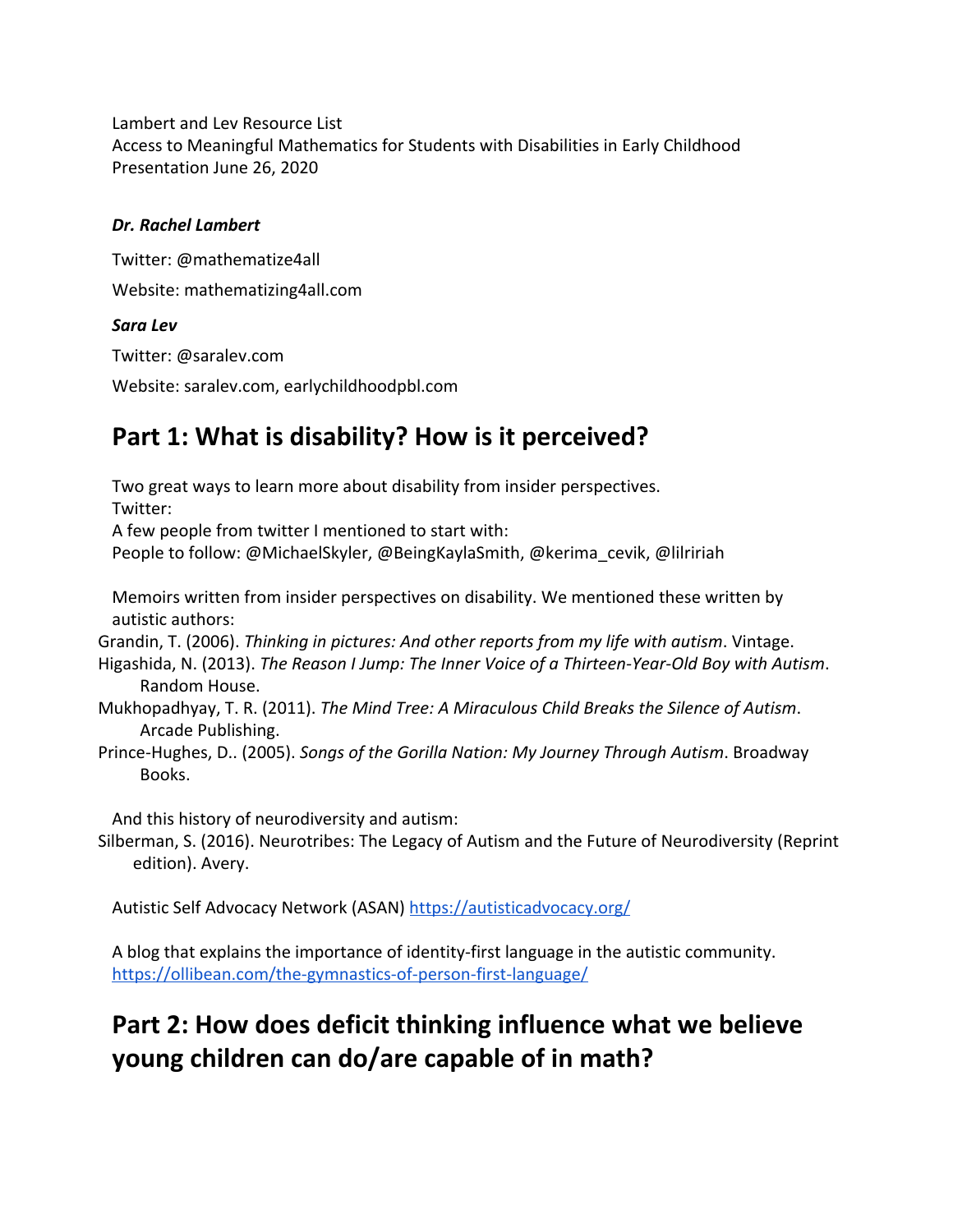A great book on how we need to develop understanding of individual differences, rather than assumptions that averages can capture human intelligence or capacity.

Rose, T. (2017). *The End of Average: Unlocking Our Potential by Embracing What Makes Us Different* (Reprint edition). HarperOne.

Article by Dr. Lambert on myths about mathematics education for students with learning disabilities (free download):

Lambert, R. (2018). "Indefensible, Illogical, and Unsupported"; Countering Deficit Mythologies about the Potential of Students with Learning Disabilities in Mathematics. Education Sciences, 8(2), 72.<https://doi.org/10.3390/educsci8020072>

## **Part 3: Universal Design for Learning in Mathematics**

A great UDL text (free online) about UDL. A very comprehensive approach to the topic. Chapter 3 is the great text on neuroscience and UDL

Meyer, A., Rose, D. H., & Gordon, D. T. (2014). *Universal design for learning: Theory and practice*. CAST Professional Publishing[.](http://udltheorypractice.cast.org/) <http://udltheorypractice.cast.org/>

A policy brief by Dr. Lambert summarizing Universal Design for Learning in the area of mathematics.

Lambert, R. (2020). Increasing access to Universally Designed mathematics classrooms. Stanford, CA: PACE.

[https://edpolicyinca.org/publications/increasing-access-universally-designed-mathematics](https://edpolicyinca.org/publications/increasing-access-universally-designed-mathematics-classrooms)[classrooms](https://edpolicyinca.org/publications/increasing-access-universally-designed-mathematics-classrooms)

A great book on the history of Universal Design.

Hamraie, A. (2017). *Building Access: Universal Design and the Politics of Disability* (3rd ed. edition). Univ Of Minnesota Press.

First chapter free here:

[https://www.google.com/books/edition/Building\\_Access/3Cl0DwAAQBAJ?hl=en&gbpv=0](https://www.google.com/books/edition/Building_Access/3Cl0DwAAQBAJ?hl=en&gbpv=0)

Free text summarizing learning sciences research.

National Academies of Sciences, Engineering and Medicine of. (2018). *How People Learn II: Learners, Contexts, and Cultures*. National Academies Press.

Free download: <https://www.nap.edu/catalog/24783/how-people-learn-ii-learners-contexts-and-cultures>

## **Part 4: Project Based Learning**

Websites:

[https://www.pblworks.org](https://www.pblworks.org/)